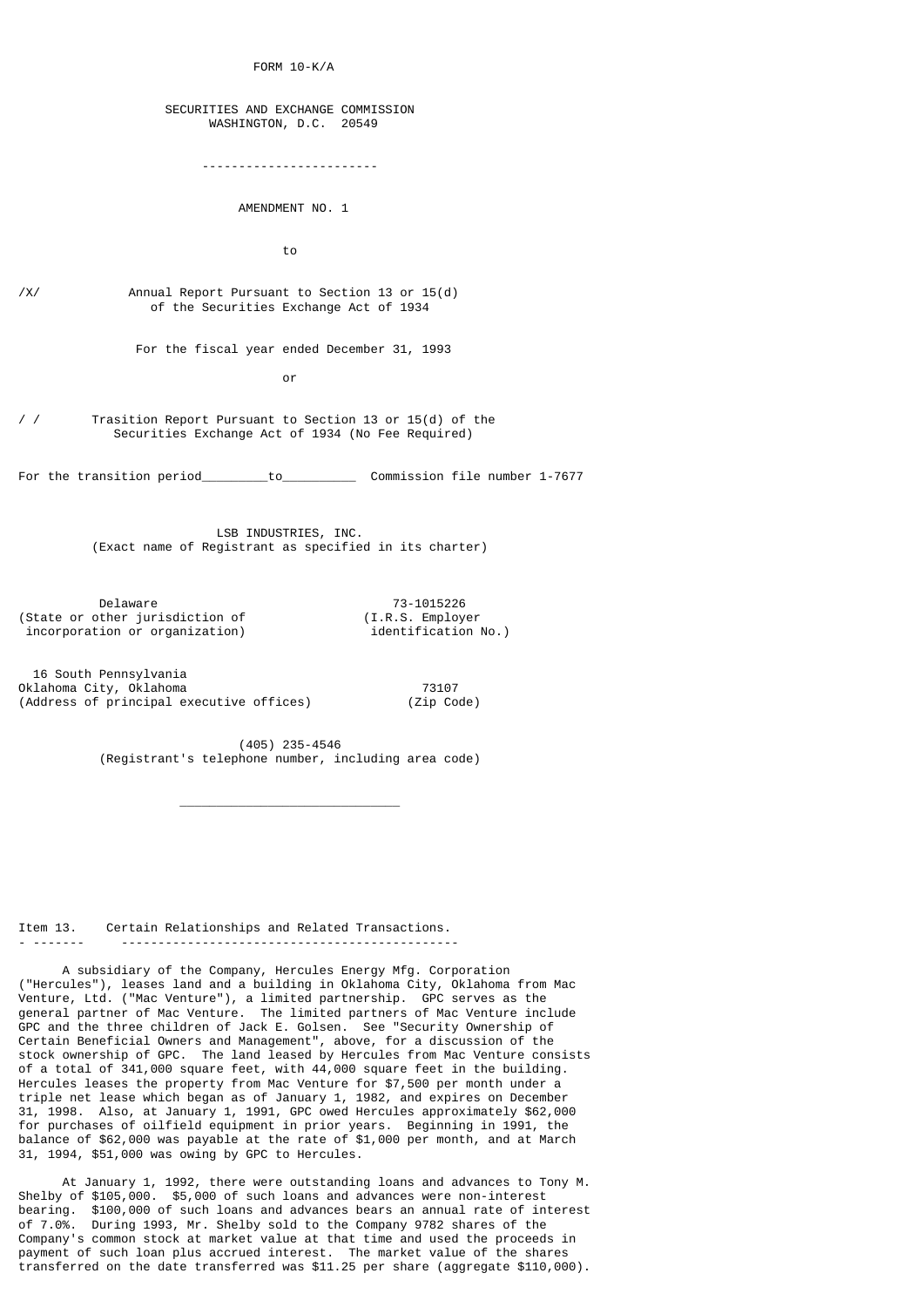Prior to 1993 Equity made a loan to Douglas Barton which loan bears an annual rate of interest equal to the Citibank, N.A.'s prime rate plus 1.5%. As of June 30, 1993, Mr. Barton owed Equity the sum of \$358,158 on this loan. This loan was secured by Mr. Barton's home in Carmel, California and 155,000 shares of Landmark Land Company common stock. This loan was paid in full in January 1994. The loan made by Equity to Mr. Barton was made in Equity's ordinary course of business and made on substantially the same terms, including interest rate and collateral, as those prevailing at the time for comparable transactions with other persons. Mr. Barton is the son of Gerald G. Barton, who the Company believed owned more than five percent of the Company's common stock from January 1, 1992 until March 1993, when he ceased, to the Company's knowledge, being an owner of record of more than five percent of any class of the Company's voting securities.

 Northwest Internal Medicine Associates, ("Northwest") a division of Plaza Medical Group., P.C., has an agreement with the Company to perform medical examinations of the management and supervisory personnel of the Company and its subsidiaries. Under such agreement, Northwest is paid \$4,000 a month to perform all such examinations. Dr. Robert C. Brown (a director of the Company) is a co-owner of Plaza Medical Group., P.C.

 In 1983, LSB Chemical Corp. ("LSB Chemical"), a subsidiary of the Company, acquired all of the outstanding stock of El Dorado Chemical Company ("EDC") from its then four stockholders ("Ex-Stockholders"). A substantial portion of the purchase price consisted of an earnout based primarily on the annual after-tax earnings of EDC for a ten-year period. During 1989, two of the Ex-Stockholders received LSB Chemical promissory notes for a portion of their earnout, in lieu of cash, totaling approximately \$896,000, payable \$496,000 in January, 1990, and \$400,000 in May, 1994. LSB Chemical agreed to a buyout of the balance of the earnout from the four Ex-Stockholders for an aggregate purchase amount of \$1,231,000. LSB Chemical purchased for cash the earnout from two of the Ex-Stockholders and issued multi-year promissory notes totaling \$676,000 to the other two Ex-Stockholders. Jack E. Golsen guaranteed LSB Chemical's payment obligation under the promissory notes, which is \$400,000 at March 31, 1994.

 At the request of a lender to the Company and several of its subsidiaries, during the first half of 1992, Jack E. Golsen guaranteed the repayment of a term loan in the original principal amount of \$2,000,000 made by such lender to several subsidiaries of the Company. This loan was repaid by the Company in May, 1993.

In December 1993, the Company's Board of Directors authorized the Company to loan funds to those executive officers of the Company who incurred unanticipated alternative minimum tax liability as a result of the exercise of the Company's incentive stock options during 1993. Pursuant to such authorization, in April 1994, the Company made loans to the following executive officers in the following amounts for the purpose of assisting in the payment of alternative minimum tax liability arising from the exercise of the Company's incentive stock options: Jack E. Golsen - \$290,000; Barry H. Golsen - \$270,000; David R. Goss - \$361,000; Tony M. Shelby - \$400,000; Jim D. Jones - \$185,000; and Michael Tepper - \$66,427. Each loan is payable on demand at an annual interest rate equal to New York Prime plus 1% and is secured by shares of the Company's common stock. The Company also made loans for the same purposes and on the same terms as described above to Steven J. Golsen, President of one of the Company's subsidiaries, in the amount of \$270,000 and Claude L. Rappaport, President of one of the Company's subsidiaries, in the amount of \$270,000. Steven J. Golsen and Claude L. Rappaport are also the son and son-in-law, respectively, of Jack E. Golsen, the President and Chairman of the Board of the Company. In addition, in December 1993, the Company loaned C.L. Thurman \$146,875.00 at an annual interest rate of 6%. The purpose of the loan was to enable Mr. Thurman to purchase shares of the Company's common stock through the exercise of certain stock options previously granted to him. The loan was secured by the shares purchased by Mr. Thurman on the exercise of such stock options, and the loan, including accrued interest, and was paid in full by Mr. Thurman on April 22, 1994. In December 1993, the Company loaned David R. Goss \$100,000 payable on demand at an annual interest rate equal to New York Prime plus 1% to assist Mr. Goss in the payment of alternative minimum tax liability for the year 1992 arising as a result of the exercise by Mr. Goss during 1992 of certain Company incentive stock options previously granted to him. This loan is secured by certain shares of the Company's common stock owned by Mr. Goss. As of April 28, 1994, the full principal amount of this loan was still unpaid by Mr. Goss.

#### **STGNATURES**

 Pursuant to the requirements of Section 13 or 15(d) of the Securities Exchange Act of 1934, as amended, the Company has caused the undersigned, duly-authorized, to sign this report on its behalf of this 28th day of April, 1994.

LSB INDUSTRIES, INC.

By:/s/ Jack E. Golsen

 ---------------------------------- Jack E. Golsen

Chairman of the Board and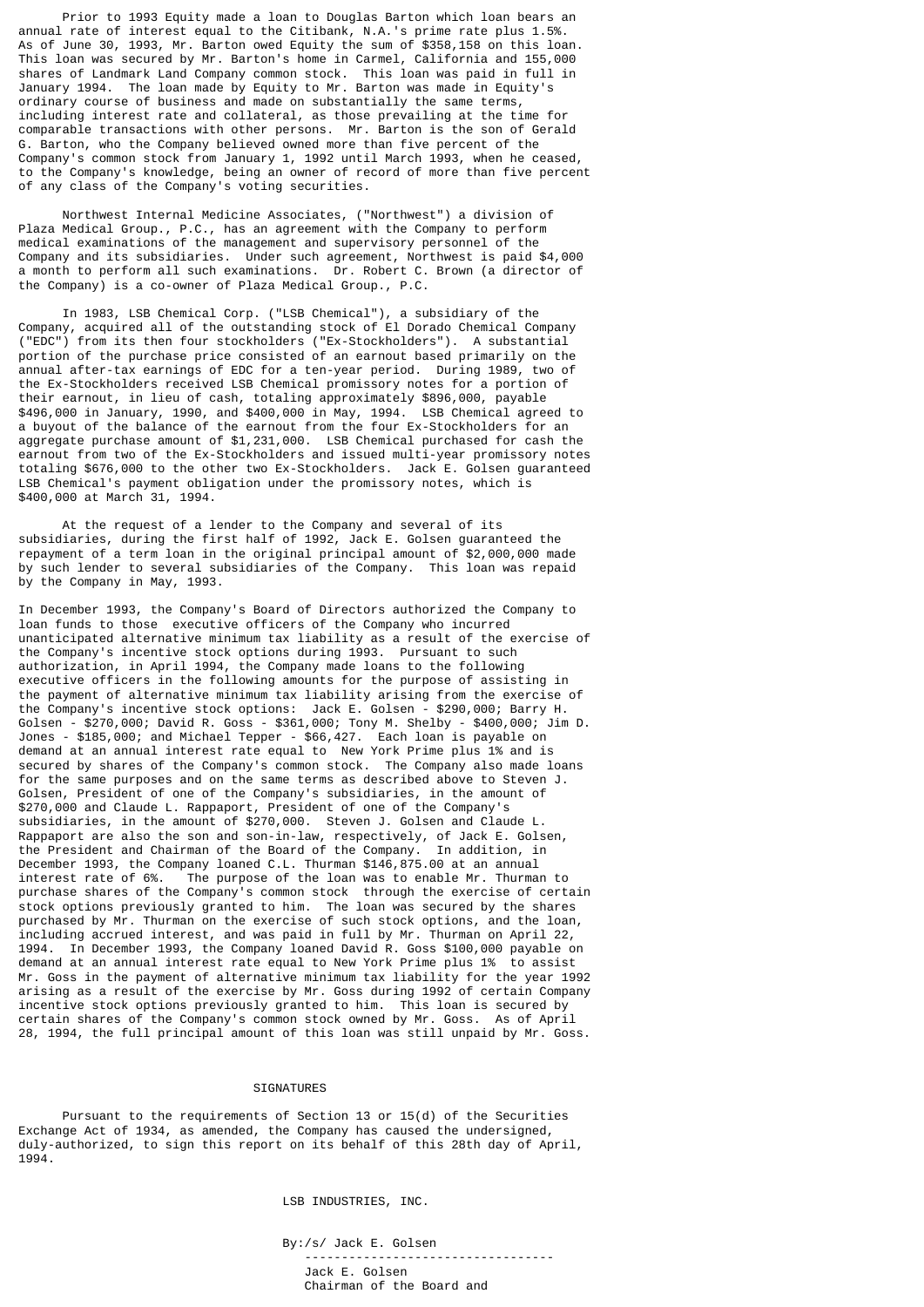President (Principal Executive Officer)

 By:/s/ Tony M. Shelby ---------------------------------- Tony M. Shelby Senior Vice President of Finance (Principal Financial Officer)

 By:/s/ Jim D. Jones --------------------------------- Jim D. Jones Vice President, Controller and Treasurer (Principal Accounting Officer)

 Pursuant to the requirements of the Securities Exchange Act of 1934, as amended, the undersigned have signed this report on behalf of the Company, in the capacities and on the dates indicated.

|                       | Dated: April 28, 1994 | By:/s/ Jack E. Golsen     |
|-----------------------|-----------------------|---------------------------|
|                       |                       | Jack E. Golsen, Director  |
|                       | Dated: April 28, 1994 | By:/s/ Tony M. Shelby     |
|                       |                       | Tony M. Shelby, Director  |
| Dated: April 28, 1994 |                       | By:                       |
|                       |                       | David R. Goss, Director   |
|                       | Dated: April 28, 1994 | By:/s/ Barry H. Golsen    |
|                       |                       | Barry H. Golsen, Director |
| Dated: April 28, 1994 |                       | By:/s/ C. L. Thurman      |
|                       |                       | C. L. Thurman, Director   |
| Dated: April 28, 1994 |                       | By:/s/ Robert C. Brown    |
|                       |                       | Robert C. Brown, Director |
|                       | Dated: April 28, 1994 | By:/s/ Bernard G. Ille    |
|                       |                       | Bernard G. Ille, Director |

Dated: April 28, 1994 By:/s/ Jerome D. Shaffer -------------------------------- Jerome D. Shaffer, Director

Dated: April 28, 1994 By:/s/ Raymond B. Ackerman -------------------------------- Raymond B. Ackerman, Director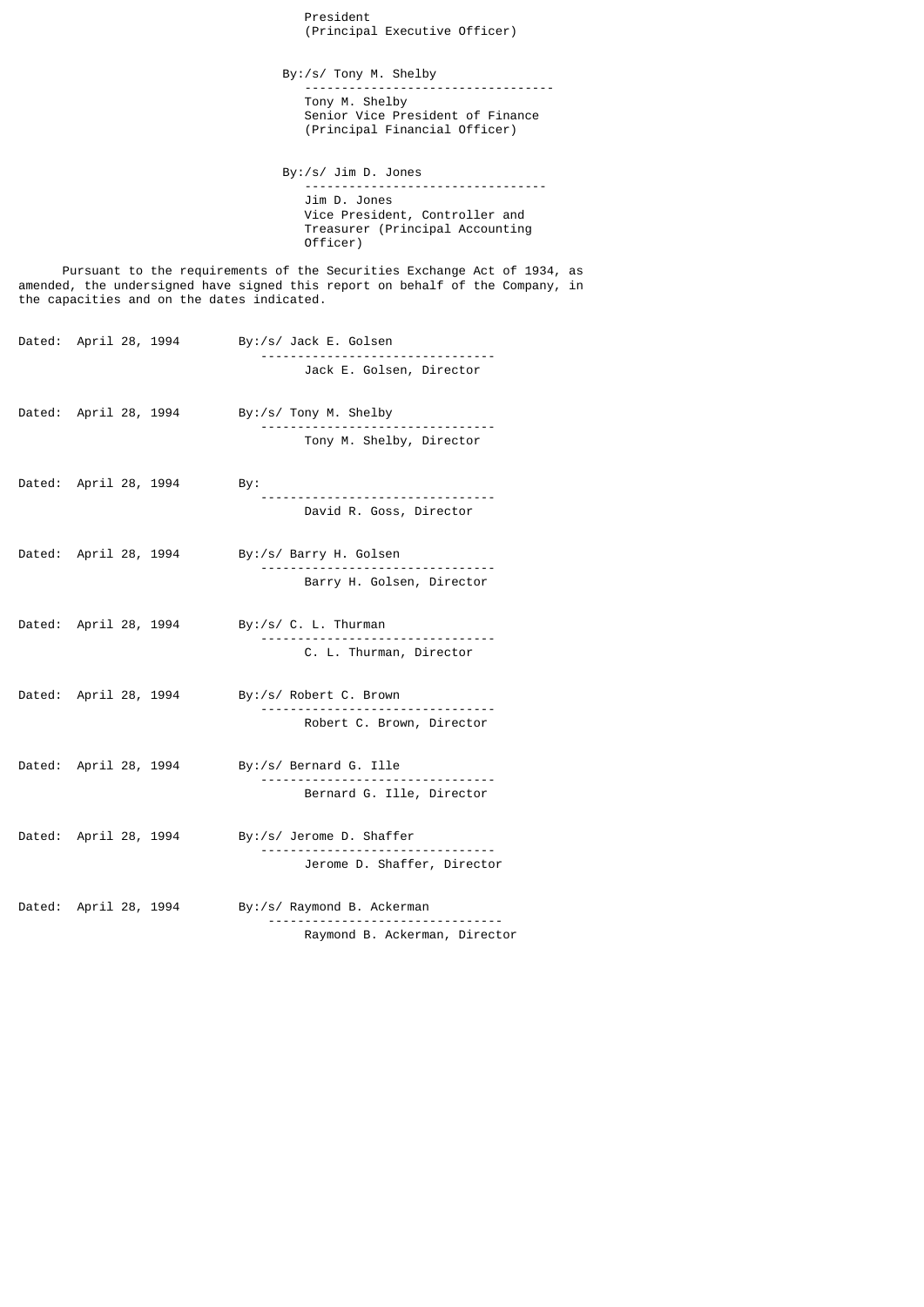LSB INDUSTRIES, INC.<br>
Exhibit 11.1<br>
Page 1 of 6 Page 1 of 6

#### PRIMARY EARNINGS PER SHARE COMPUTATION

|                                                                                                                                                                                                                                                                                                                                                                                                                                                                        |                               | 1993 quarter ended                                         |                           |                                                                                                                                                                                                                                                                                                                                                                                                                                                                            |  |
|------------------------------------------------------------------------------------------------------------------------------------------------------------------------------------------------------------------------------------------------------------------------------------------------------------------------------------------------------------------------------------------------------------------------------------------------------------------------|-------------------------------|------------------------------------------------------------|---------------------------|----------------------------------------------------------------------------------------------------------------------------------------------------------------------------------------------------------------------------------------------------------------------------------------------------------------------------------------------------------------------------------------------------------------------------------------------------------------------------|--|
|                                                                                                                                                                                                                                                                                                                                                                                                                                                                        |                               | March 31 June 30<br>-------- -------                       | Sept. 30 Dec 31           | $\frac{1}{2} \left( \frac{1}{2} \right) \left( \frac{1}{2} \right) \left( \frac{1}{2} \right) \left( \frac{1}{2} \right) \left( \frac{1}{2} \right) \left( \frac{1}{2} \right) \left( \frac{1}{2} \right) \left( \frac{1}{2} \right) \left( \frac{1}{2} \right) \left( \frac{1}{2} \right) \left( \frac{1}{2} \right) \left( \frac{1}{2} \right) \left( \frac{1}{2} \right) \left( \frac{1}{2} \right) \left( \frac{1}{2} \right) \left( \frac{1}{2} \right) \left( \frac$ |  |
| Shares for primary earnings per share:<br>Weighted average shares:<br>Common shares outstanding from<br>beginning of period<br>Common shares issued on conversion<br>of redeemable preferred stock;                                                                                                                                                                                                                                                                    |                               | 7, 393, 674 12, 706, 305 12, 894, 505 13, 314, 904         |                           |                                                                                                                                                                                                                                                                                                                                                                                                                                                                            |  |
| calculated on weighted average<br>basis<br>Common shares issued on conversion<br>of convertible preferred stock;                                                                                                                                                                                                                                                                                                                                                       |                               | 1,070<br>100                                               | 80                        | 450                                                                                                                                                                                                                                                                                                                                                                                                                                                                        |  |
| calculated on weighted average<br>basis<br>Common shares issued upon exercise<br>of employee or director stock                                                                                                                                                                                                                                                                                                                                                         | 1,304,070                     |                                                            |                           |                                                                                                                                                                                                                                                                                                                                                                                                                                                                            |  |
| options; calculated on weighted<br>average basis<br>Purchases of treasury stock;<br>calculated on weighted average                                                                                                                                                                                                                                                                                                                                                     | 19,500                        |                                                            | 114,951 392,170           | 226,147                                                                                                                                                                                                                                                                                                                                                                                                                                                                    |  |
| basis<br>Sale of stock; calculated on<br>weighted average basis                                                                                                                                                                                                                                                                                                                                                                                                        | 5,843                         |                                                            |                           | $(69, 541)$ $(25, 050)$                                                                                                                                                                                                                                                                                                                                                                                                                                                    |  |
|                                                                                                                                                                                                                                                                                                                                                                                                                                                                        | <u> - - - - - - - - -</u>     | 8,724,157 12,821,356 13,217,214 13,516,450                 |                           |                                                                                                                                                                                                                                                                                                                                                                                                                                                                            |  |
| Common Stock equivalents:<br>Shares issuable upon exercise of<br>options and warrants (including<br>the weighted average for shares<br>subject to options and warrants<br>granted during the period)<br>Assumed repurchase of outstanding<br>shares up to the 20% limitation<br>(based on average market price<br>for the period)<br>Common shares issuable on conversion<br>of redeemable preferred stock,<br>excluding shares included above<br>on actual conversion | (513,253)                     | 2,069,776 1,940,325<br>(446,403)                           | (313, 033)                | 1, 475, 106 1, 118, 493<br>(272, 252)                                                                                                                                                                                                                                                                                                                                                                                                                                      |  |
|                                                                                                                                                                                                                                                                                                                                                                                                                                                                        | <u> - - - - - - - - - -</u>   | 67,810 66,640 66,460 65,930<br><u> - - - - - - - - - -</u> | <u>.</u> .                | <u> - - - - - - - -</u>                                                                                                                                                                                                                                                                                                                                                                                                                                                    |  |
|                                                                                                                                                                                                                                                                                                                                                                                                                                                                        | <u> - - - - - - - - - - -</u> | 1,624,333 1,560,562                                        | 1, 228, 533<br><u>.</u> . | 912,171<br><u>.</u>                                                                                                                                                                                                                                                                                                                                                                                                                                                        |  |
|                                                                                                                                                                                                                                                                                                                                                                                                                                                                        |                               | 10, 348, 490  14, 381, 918  14, 445, 747                   |                           | 14, 428, 621<br>$=$ ==========                                                                                                                                                                                                                                                                                                                                                                                                                                             |  |
| Earnings for primary earnings<br>per share:                                                                                                                                                                                                                                                                                                                                                                                                                            |                               |                                                            |                           |                                                                                                                                                                                                                                                                                                                                                                                                                                                                            |  |
| Net earnings<br>Dividends on cumulative preferred<br>stocks                                                                                                                                                                                                                                                                                                                                                                                                            | (77, 220)                     | \$2,657,133 \$5,758,100 \$2,423,644<br>(60, 000)           | (60, 000)                 | 1,560,567<br>(60, 000)                                                                                                                                                                                                                                                                                                                                                                                                                                                     |  |
| Dividends on convertible, exchange-<br>able Class C preferred stock (6.5%<br>annually beginning June 16, 1993),<br>\$.18 per share on June 15,1993                                                                                                                                                                                                                                                                                                                     | 0                             | (290,183)                                                  | (747,500)                 | (747, 500)                                                                                                                                                                                                                                                                                                                                                                                                                                                                 |  |
| Earnings applicable to common stock                                                                                                                                                                                                                                                                                                                                                                                                                                    | \$2,579,913<br>==========     | \$ 5,407,917 \$ 1,616,144<br>==========                    |                           | 753,067                                                                                                                                                                                                                                                                                                                                                                                                                                                                    |  |
| Earnings per share                                                                                                                                                                                                                                                                                                                                                                                                                                                     | \$.25<br>==========           | \$.38<br>=========                                         | \$.11                     | 0.05                                                                                                                                                                                                                                                                                                                                                                                                                                                                       |  |

|                                                                               | Year Ended<br>December 31, 1993 | page 2 of 6 |
|-------------------------------------------------------------------------------|---------------------------------|-------------|
| Net Earnings                                                                  | 10,357,041                      |             |
|                                                                               |                                 |             |
| Weighted Average number of common and<br>common equivalent shares (Average of |                                 |             |
| four quarters above)                                                          | 13, 401, 194                    |             |
|                                                                               |                                 |             |
| Earnings per share                                                            | .77                             |             |
|                                                                               |                                 |             |
|                                                                               |                                 |             |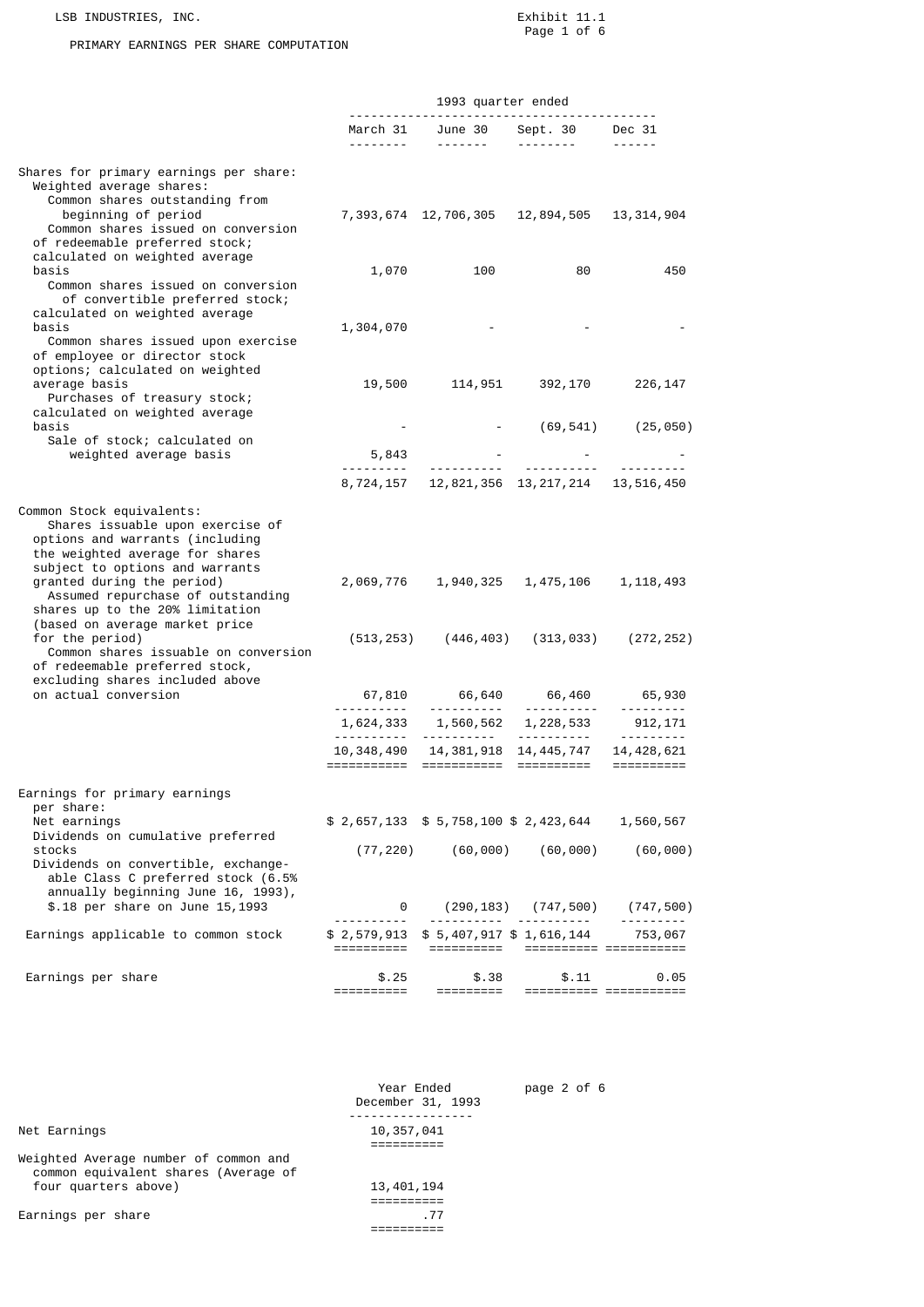## FULLY DILUTED EARNINGS PER SHARE COMPUTATION

|                                                                                                                                                            |                           | 1993 quarter ended                          |                                                                                                                                                                                                                                                          |                                                                                                                                                                                                                                                                                                                                                                                                                                                                                        |
|------------------------------------------------------------------------------------------------------------------------------------------------------------|---------------------------|---------------------------------------------|----------------------------------------------------------------------------------------------------------------------------------------------------------------------------------------------------------------------------------------------------------|----------------------------------------------------------------------------------------------------------------------------------------------------------------------------------------------------------------------------------------------------------------------------------------------------------------------------------------------------------------------------------------------------------------------------------------------------------------------------------------|
|                                                                                                                                                            |                           |                                             | March 31 June 30 Sept. 30 Dec. 31                                                                                                                                                                                                                        |                                                                                                                                                                                                                                                                                                                                                                                                                                                                                        |
| Shares for fully diluted earnings per                                                                                                                      |                           |                                             |                                                                                                                                                                                                                                                          |                                                                                                                                                                                                                                                                                                                                                                                                                                                                                        |
| share:<br>Weighted average shares outstanding<br>for primary earnings per share                                                                            |                           |                                             | 8,724,157    12,821,356    13,217,214                                                                                                                                                                                                                    | 13,516,450                                                                                                                                                                                                                                                                                                                                                                                                                                                                             |
| Shares issuable upon exercise of<br>options and warrants<br>Assumed repurchase of outstanding<br>shares up to the 20% limitation                           |                           |                                             | 2,069,776 1,940,325 1,475,106                                                                                                                                                                                                                            | 1,118,493                                                                                                                                                                                                                                                                                                                                                                                                                                                                              |
| (based on ending market price<br>for the quarter if greater than<br>the average)<br>Common shares issuable on conversion<br>of redeemable preferred stock, |                           |                                             | $(495, 004)$ $(408, 527)$ $(308, 015)$ $(272, 252)$                                                                                                                                                                                                      |                                                                                                                                                                                                                                                                                                                                                                                                                                                                                        |
| excluding shares included above on<br>actual conversion                                                                                                    |                           |                                             | 67,810 66,640 66,460                                                                                                                                                                                                                                     | 65,930                                                                                                                                                                                                                                                                                                                                                                                                                                                                                 |
| Common shares issuable upon conversion<br>of convertible note payable<br>Common shares issuable upon conversion<br>of convertible preferred stock, if      | 4,000                     | 4,000                                       | 4,000                                                                                                                                                                                                                                                    | 4,000                                                                                                                                                                                                                                                                                                                                                                                                                                                                                  |
| dilutive, from date of issue:<br>Series B<br>Series 1, net of shares                                                                                       |                           | 666,666 666,666                             | 666,666                                                                                                                                                                                                                                                  | 666,666                                                                                                                                                                                                                                                                                                                                                                                                                                                                                |
| held in treasury<br>Series 2                                                                                                                               | 3,748,470                 |                                             |                                                                                                                                                                                                                                                          |                                                                                                                                                                                                                                                                                                                                                                                                                                                                                        |
|                                                                                                                                                            |                           |                                             | $3, 748, 470$<br>$-1, 494, 489$<br>$-1, 785, 875$<br>$16, 584, 949$<br>$-15, 121, 431$<br>$-15, 099, 288$<br>$-15, 121, 431$<br>$-15, 099, 288$<br>$-15, 121, 431$<br>$-15, 099, 288$<br>$-15, 21, 431$<br>$-15, 099, 288$<br>$-15, 21, 431$<br>$-15, 0$ |                                                                                                                                                                                                                                                                                                                                                                                                                                                                                        |
| Earnings for fully diluted earnings<br>per share:                                                                                                          |                           |                                             |                                                                                                                                                                                                                                                          |                                                                                                                                                                                                                                                                                                                                                                                                                                                                                        |
| Net earnings<br>Interest on convertible note<br>Dividends on cumulative preferred<br>stocks                                                                | \$2,657,133<br>180        | \$5,758,100<br>180                          | \$2,423,644<br>180<br>(747,500)                                                                                                                                                                                                                          | 1,560,567<br>180<br>(747,500)                                                                                                                                                                                                                                                                                                                                                                                                                                                          |
| Earnings applicable to common stock                                                                                                                        | <u> - - - - - - - - -</u> | ___________<br>$$2,657,313$ $$5,758,280$    | =========                                                                                                                                                                                                                                                | $\begin{array}{cccccccccccccc} \multicolumn{2}{c}{} & \multicolumn{2}{c}{} & \multicolumn{2}{c}{} & \multicolumn{2}{c}{} & \multicolumn{2}{c}{} & \multicolumn{2}{c}{} & \multicolumn{2}{c}{} & \multicolumn{2}{c}{} & \multicolumn{2}{c}{} & \multicolumn{2}{c}{} & \multicolumn{2}{c}{} & \multicolumn{2}{c}{} & \multicolumn{2}{c}{} & \multicolumn{2}{c}{} & \multicolumn{2}{c}{} & \multicolumn{2}{c}{} & \multicolumn{2}{c}{} & \multicolumn{2}{c}{} & \multicolumn{2}{c}{} & \$ |
| Earnings per share                                                                                                                                         | \$.18<br>==========       |                                             |                                                                                                                                                                                                                                                          |                                                                                                                                                                                                                                                                                                                                                                                                                                                                                        |
|                                                                                                                                                            |                           | Year ended<br>December 31, 1993<br><u>.</u> |                                                                                                                                                                                                                                                          |                                                                                                                                                                                                                                                                                                                                                                                                                                                                                        |
| Net earnings                                                                                                                                               |                           | \$10,905,164                                |                                                                                                                                                                                                                                                          |                                                                                                                                                                                                                                                                                                                                                                                                                                                                                        |
| Weighted average number of common and common<br>equivalent shares (average of four quarters<br>above)                                                      |                           | 15, 397, 886                                |                                                                                                                                                                                                                                                          |                                                                                                                                                                                                                                                                                                                                                                                                                                                                                        |
| Earnings per share                                                                                                                                         |                           | ===========<br>\$.71<br>===========         |                                                                                                                                                                                                                                                          |                                                                                                                                                                                                                                                                                                                                                                                                                                                                                        |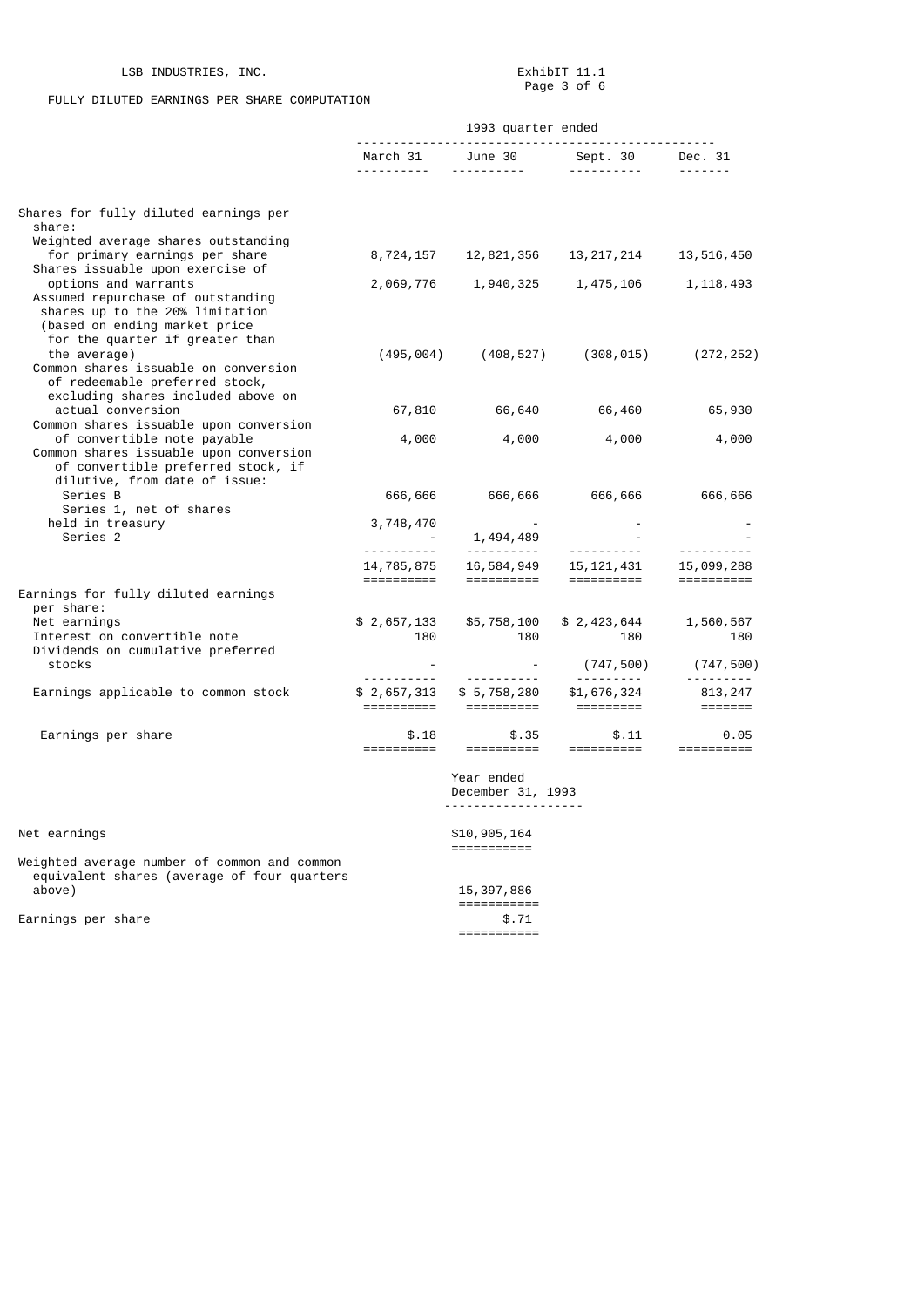## LSB INDUSTRIES, INC.

## PRIMARY EARNINGS PER SHARE COMPUTATION

|                                                                                                                                                                                                                                                                              |                             | 1992 quarter ended      |                                           |                                                   |
|------------------------------------------------------------------------------------------------------------------------------------------------------------------------------------------------------------------------------------------------------------------------------|-----------------------------|-------------------------|-------------------------------------------|---------------------------------------------------|
|                                                                                                                                                                                                                                                                              | <u> - - - - - - - - - -</u> |                         | March 31 June 30 Sept. 30<br>---------    | Dec. 31                                           |
| Shares for primary earnings per share:<br>Weighted average shares:<br>Common shares outstanding from<br>beginning of period<br>Common shares issued on conversion<br>of redeemable preferred stock;                                                                          | 5,422,140                   | 5,458,220               | 5,611,456                                 | 7,049,274                                         |
| calculated on weighted average<br>basis<br>Common shares issued on conversion                                                                                                                                                                                                | 540                         | 810                     | 810                                       | 1,000                                             |
| of convertible preferred stock;<br>calculated on weighted average<br>basis<br>Common shares issued upon exercise<br>of employee or director stock<br>options; calculated on weighted                                                                                         |                             | 35,808                  | 229,133                                   | 87,305                                            |
| average basis<br>Purchases of treasury stock;<br>calculated on weighted average                                                                                                                                                                                              | 17,500                      | 40,000                  | 633,870                                   | 89,342                                            |
| basis                                                                                                                                                                                                                                                                        |                             |                         | (144,904)                                 | (5, 447)                                          |
|                                                                                                                                                                                                                                                                              |                             | 5,440,180 5,534,838     | ---------<br>6,330,365                    | ---------<br>7, 221, 474                          |
| Common Stock equivalents:<br>Shares issuable upon exercise of<br>options and warrants (including<br>the weighted average for shares<br>subject to options and warrants<br>granted during the period)<br>Assumed repurchase of outstanding<br>shares up to the 20% limitation | 3,314,700                   | 3,484,700               | 2,937,830 2,164,618                       |                                                   |
| (based on average market price for<br>the period)<br>Common shares issuable on conversion<br>of redeemable preferred stock,<br>excluding shares included above                                                                                                               |                             |                         | $(1,084,428)$ $(1,091,644)$ $(1,004,117)$ | (782, 469)                                        |
| on actual conversion                                                                                                                                                                                                                                                         | 73,040                      | 73,310                  | 71,690                                    | 69,880                                            |
|                                                                                                                                                                                                                                                                              | .<br>2,303,312              | <u>.</u> .<br>2,466,366 | ----------<br>2,055,403                   | ---------<br>1,452,029                            |
|                                                                                                                                                                                                                                                                              | 7,743,492<br>=========      | 8,001,204<br>=========  | <u> - - - - - - - - -</u><br>8,335,768    | <u> - - - - - - - -</u><br>8,673,503<br>========= |
| Earnings for primary earnings per share:<br>Net earnings<br>Interest reduction attributable to<br>assumed retirement of debt with<br>proceeds from exercise of options<br>and warrants in excess of the                                                                      | 1,108,429                   | 4, 275, 814             | 2,096,846                                 | 1,773,977                                         |
| proceeds required to buy back<br>20% of outstanding shares<br>Dividends on cumulative preferred                                                                                                                                                                              | 130,825                     | 106,619                 |                                           |                                                   |
| stocks                                                                                                                                                                                                                                                                       | (494, 120)<br>.             | (470, 420)              | (438,987)<br>.                            | (424,733)                                         |
| Earnings applicable to common stock                                                                                                                                                                                                                                          | 745, 134<br>=========       | 3,912,013<br>=========  | 1,657,859<br>=========                    | 1,349,244                                         |
| Earnings per share                                                                                                                                                                                                                                                           | \$.10<br>$=$ ========       | \$.49<br>=========      | \$.20<br>=========                        | \$.16<br>=========                                |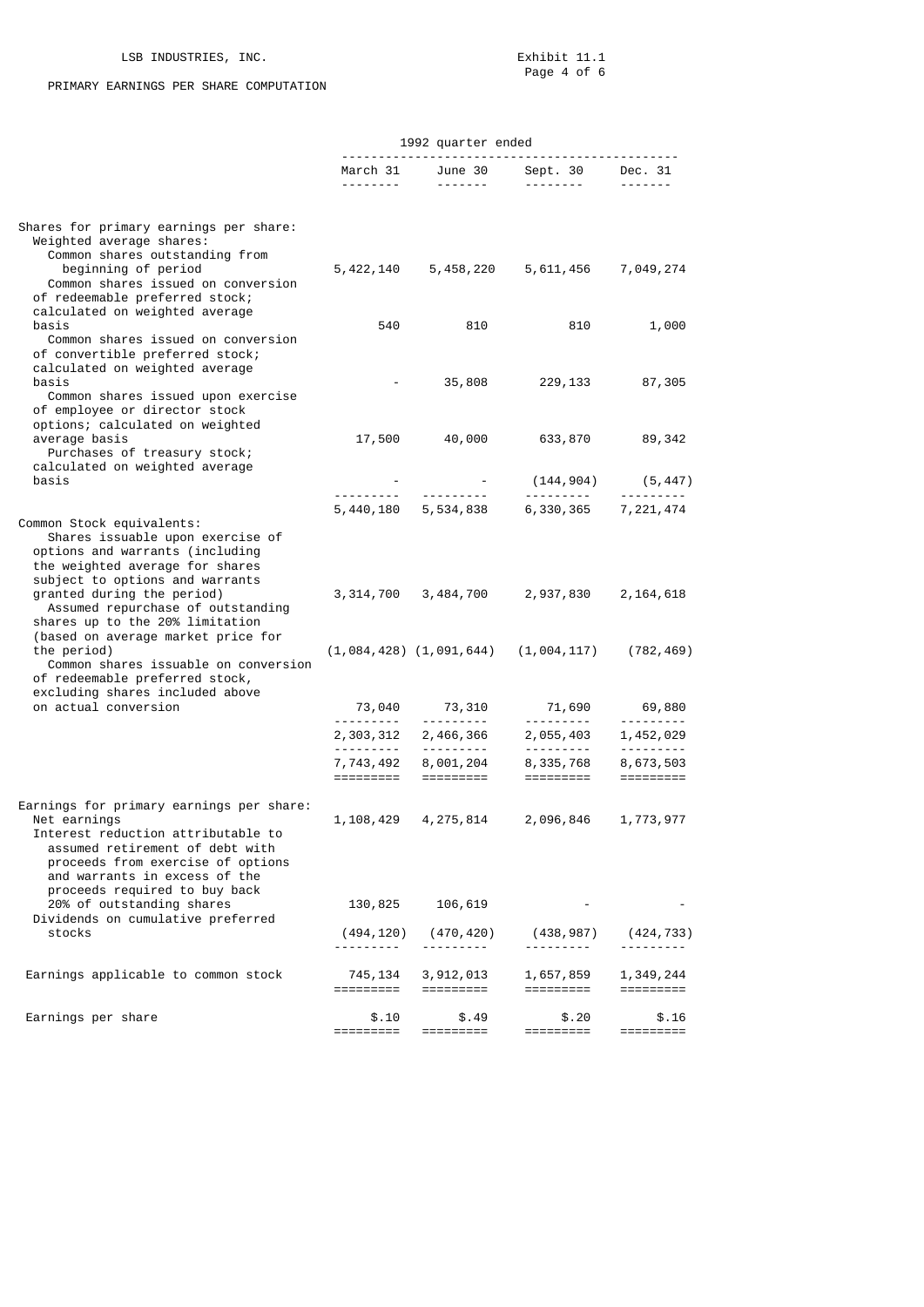# PRIMARY EARNINGS PER SHARE COMPUTATION

|                                                                                             | Year ended<br>December 31, 1993 |
|---------------------------------------------------------------------------------------------|---------------------------------|
|                                                                                             |                                 |
| Net earnings                                                                                | \$7,664,250                     |
|                                                                                             |                                 |
| Weighted average number of common and common<br>equivalent shares (average of four quarters |                                 |
| above)                                                                                      | 8,188,492                       |
|                                                                                             |                                 |
| Earnings per share                                                                          | \$.94                           |
|                                                                                             |                                 |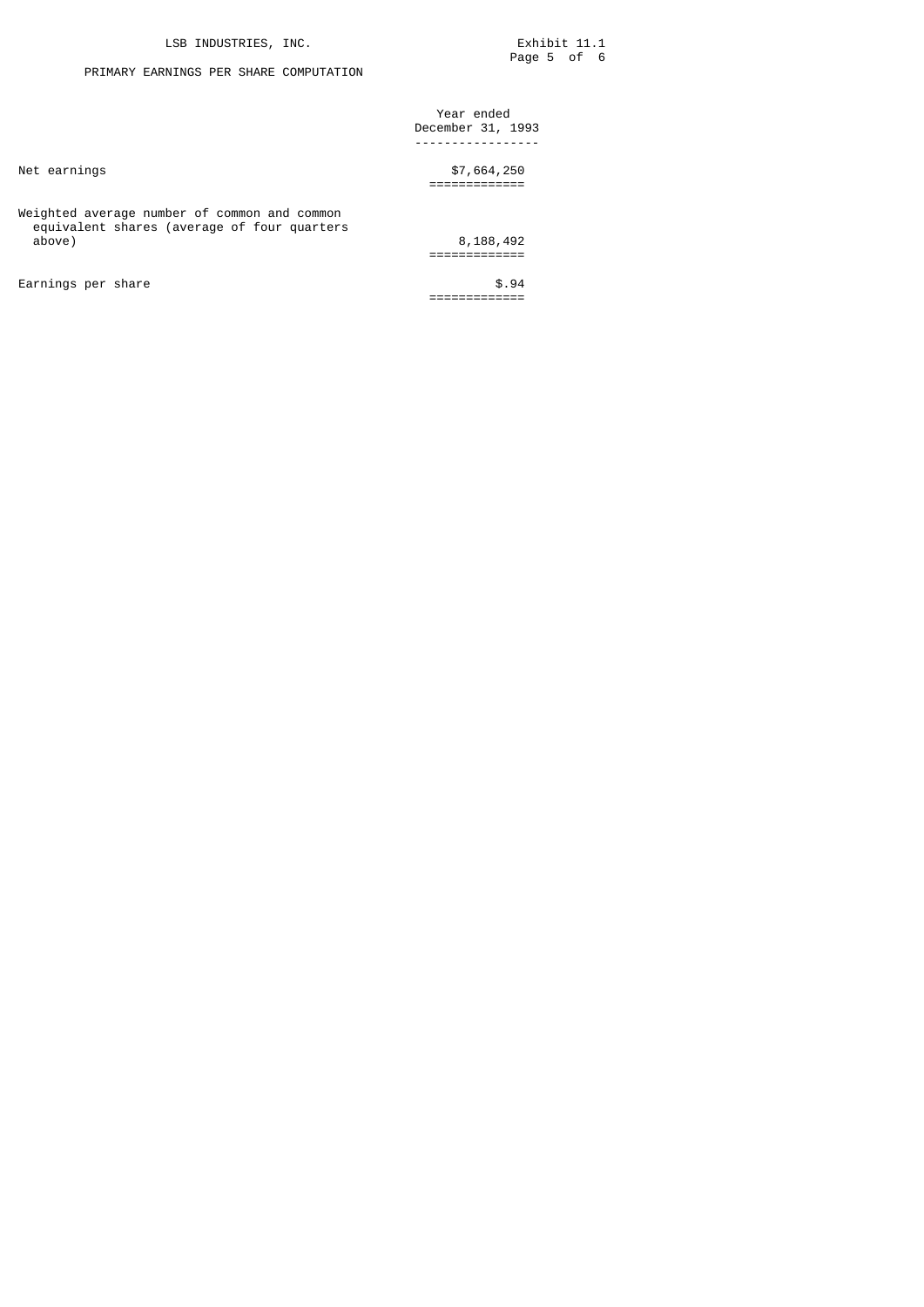# LSB INDUSTRIES, INC.

Exhibit 11.1<br>Page 6 of 6

FULLY DILUTED EARNINGS PER SHARE COMPUTATION

|                                                                                                                                                                                                                                                                                                                                                                                                                                                                                                                                                                                                                                                                                                                                                                                                                                                                                                                                                                                                                                                      | 1992 quarter ended<br>.        |                                                                                                                                                                                                                                                                                                                                                                                                                                                                                                   |                                                                 |                          |
|------------------------------------------------------------------------------------------------------------------------------------------------------------------------------------------------------------------------------------------------------------------------------------------------------------------------------------------------------------------------------------------------------------------------------------------------------------------------------------------------------------------------------------------------------------------------------------------------------------------------------------------------------------------------------------------------------------------------------------------------------------------------------------------------------------------------------------------------------------------------------------------------------------------------------------------------------------------------------------------------------------------------------------------------------|--------------------------------|---------------------------------------------------------------------------------------------------------------------------------------------------------------------------------------------------------------------------------------------------------------------------------------------------------------------------------------------------------------------------------------------------------------------------------------------------------------------------------------------------|-----------------------------------------------------------------|--------------------------|
|                                                                                                                                                                                                                                                                                                                                                                                                                                                                                                                                                                                                                                                                                                                                                                                                                                                                                                                                                                                                                                                      | March 31<br><u>.</u>           | June 30<br>$\begin{array}{cccccccccccccc} \multicolumn{2}{c}{} & \multicolumn{2}{c}{} & \multicolumn{2}{c}{} & \multicolumn{2}{c}{} & \multicolumn{2}{c}{} & \multicolumn{2}{c}{} & \multicolumn{2}{c}{} & \multicolumn{2}{c}{} & \multicolumn{2}{c}{} & \multicolumn{2}{c}{} & \multicolumn{2}{c}{} & \multicolumn{2}{c}{} & \multicolumn{2}{c}{} & \multicolumn{2}{c}{} & \multicolumn{2}{c}{} & \multicolumn{2}{c}{} & \multicolumn{2}{c}{} & \multicolumn{2}{c}{} & \multicolumn{2}{c}{} & \$ | Sept. 30<br><u> - - - - - - - - -</u>                           | Dec. 31<br>- - - - - - - |
| Shares for fully diluted earnings<br>per share:                                                                                                                                                                                                                                                                                                                                                                                                                                                                                                                                                                                                                                                                                                                                                                                                                                                                                                                                                                                                      |                                |                                                                                                                                                                                                                                                                                                                                                                                                                                                                                                   |                                                                 |                          |
| for primary earnings per share                                                                                                                                                                                                                                                                                                                                                                                                                                                                                                                                                                                                                                                                                                                                                                                                                                                                                                                                                                                                                       | 5,440,180                      | 5,534,838                                                                                                                                                                                                                                                                                                                                                                                                                                                                                         | 6,330,365                                                       | 7,221,474                |
| Weighted average shares outstanding<br>Shares issuable upon exercise of<br>options and warrants<br>Assumed repurchase of outstanding<br>shares up to the 20% limitation<br>(based on ending market price for<br>the quarter if greater than the<br>average<br>Common shares issuable on conversion<br>of redeemable preferred stock,<br>excluding shares included above<br>on actual conversion<br>Common shares issuable upon conversion<br>of convertible note payable<br>Common shares issuable upon conversion<br>of convertible preferred stock,<br>if dilutive, from date of issue:<br>Series B<br>Series 1, net of shares held<br>in treasury<br>earnings per share:<br>Net earnings<br>Interest reduction attributable<br>to assumed retirement of debt<br>with proceeds from exercise of<br>options and warrants in excess<br>of the proceeds required to buy<br>back 20% of outstanding shares<br>Interest on convertible note<br>Dividends on cumulative preferred<br>stocks<br>Earnings applicable to common stock<br>Earnings per share | 6,614,700                      | 3,484,700                                                                                                                                                                                                                                                                                                                                                                                                                                                                                         | 2,937,830                                                       | 2, 164, 618              |
|                                                                                                                                                                                                                                                                                                                                                                                                                                                                                                                                                                                                                                                                                                                                                                                                                                                                                                                                                                                                                                                      |                                | $(1,084,428)$ $(1,091,644)$                                                                                                                                                                                                                                                                                                                                                                                                                                                                       | (974,232)                                                       | (693, 552)               |
|                                                                                                                                                                                                                                                                                                                                                                                                                                                                                                                                                                                                                                                                                                                                                                                                                                                                                                                                                                                                                                                      | 73,040                         | 73,310                                                                                                                                                                                                                                                                                                                                                                                                                                                                                            | 71,690                                                          | 69,880                   |
| Earnings for fully diluted<br>Net earnings                                                                                                                                                                                                                                                                                                                                                                                                                                                                                                                                                                                                                                                                                                                                                                                                                                                                                                                                                                                                           | 4,000                          | 4,000                                                                                                                                                                                                                                                                                                                                                                                                                                                                                             | 4,000                                                           | 4,000                    |
|                                                                                                                                                                                                                                                                                                                                                                                                                                                                                                                                                                                                                                                                                                                                                                                                                                                                                                                                                                                                                                                      | 666,666                        | 666,666                                                                                                                                                                                                                                                                                                                                                                                                                                                                                           | 666,666                                                         | 666,666                  |
|                                                                                                                                                                                                                                                                                                                                                                                                                                                                                                                                                                                                                                                                                                                                                                                                                                                                                                                                                                                                                                                      | <u> - - - - - - - - - -</u>    | 5,757,054 5,721,243 5,479,142 5,139,845<br><u> - - - - - - - - - - - -</u>                                                                                                                                                                                                                                                                                                                                                                                                                        | <u>.</u>                                                        | ----------               |
|                                                                                                                                                                                                                                                                                                                                                                                                                                                                                                                                                                                                                                                                                                                                                                                                                                                                                                                                                                                                                                                      | 14, 171, 212<br>==========     |                                                                                                                                                                                                                                                                                                                                                                                                                                                                                                   | 14, 393, 113 14, 515, 461 14, 572, 931<br>===================== | $=$ ==========           |
|                                                                                                                                                                                                                                                                                                                                                                                                                                                                                                                                                                                                                                                                                                                                                                                                                                                                                                                                                                                                                                                      |                                | $$1,108,429$ $$4,275,814$ $$2,096,846$                                                                                                                                                                                                                                                                                                                                                                                                                                                            |                                                                 | 1,773,977                |
|                                                                                                                                                                                                                                                                                                                                                                                                                                                                                                                                                                                                                                                                                                                                                                                                                                                                                                                                                                                                                                                      | 109,645<br>250                 | 78,901<br>250                                                                                                                                                                                                                                                                                                                                                                                                                                                                                     | 180                                                             | 180                      |
|                                                                                                                                                                                                                                                                                                                                                                                                                                                                                                                                                                                                                                                                                                                                                                                                                                                                                                                                                                                                                                                      | .<br>1, 218, 324<br>========== | <u>.</u><br>4,345,965                                                                                                                                                                                                                                                                                                                                                                                                                                                                             | ___________<br>2,097,026<br>=======================             | 1,774,157                |
|                                                                                                                                                                                                                                                                                                                                                                                                                                                                                                                                                                                                                                                                                                                                                                                                                                                                                                                                                                                                                                                      | \$.09                          | \$.30                                                                                                                                                                                                                                                                                                                                                                                                                                                                                             | \$.14                                                           | \$.12<br>$=====$         |
|                                                                                                                                                                                                                                                                                                                                                                                                                                                                                                                                                                                                                                                                                                                                                                                                                                                                                                                                                                                                                                                      |                                | Year ended<br>December 31, 1992<br><u>.</u>                                                                                                                                                                                                                                                                                                                                                                                                                                                       |                                                                 |                          |
|                                                                                                                                                                                                                                                                                                                                                                                                                                                                                                                                                                                                                                                                                                                                                                                                                                                                                                                                                                                                                                                      |                                | \$9,444,472<br>===========                                                                                                                                                                                                                                                                                                                                                                                                                                                                        |                                                                 |                          |

Weighted average number of common and common equivalent shares (average of four quarters above) 14,413,179

| Earnings per share |  |  | \$.66         |
|--------------------|--|--|---------------|
|                    |  |  | ----<br>_____ |

====

===========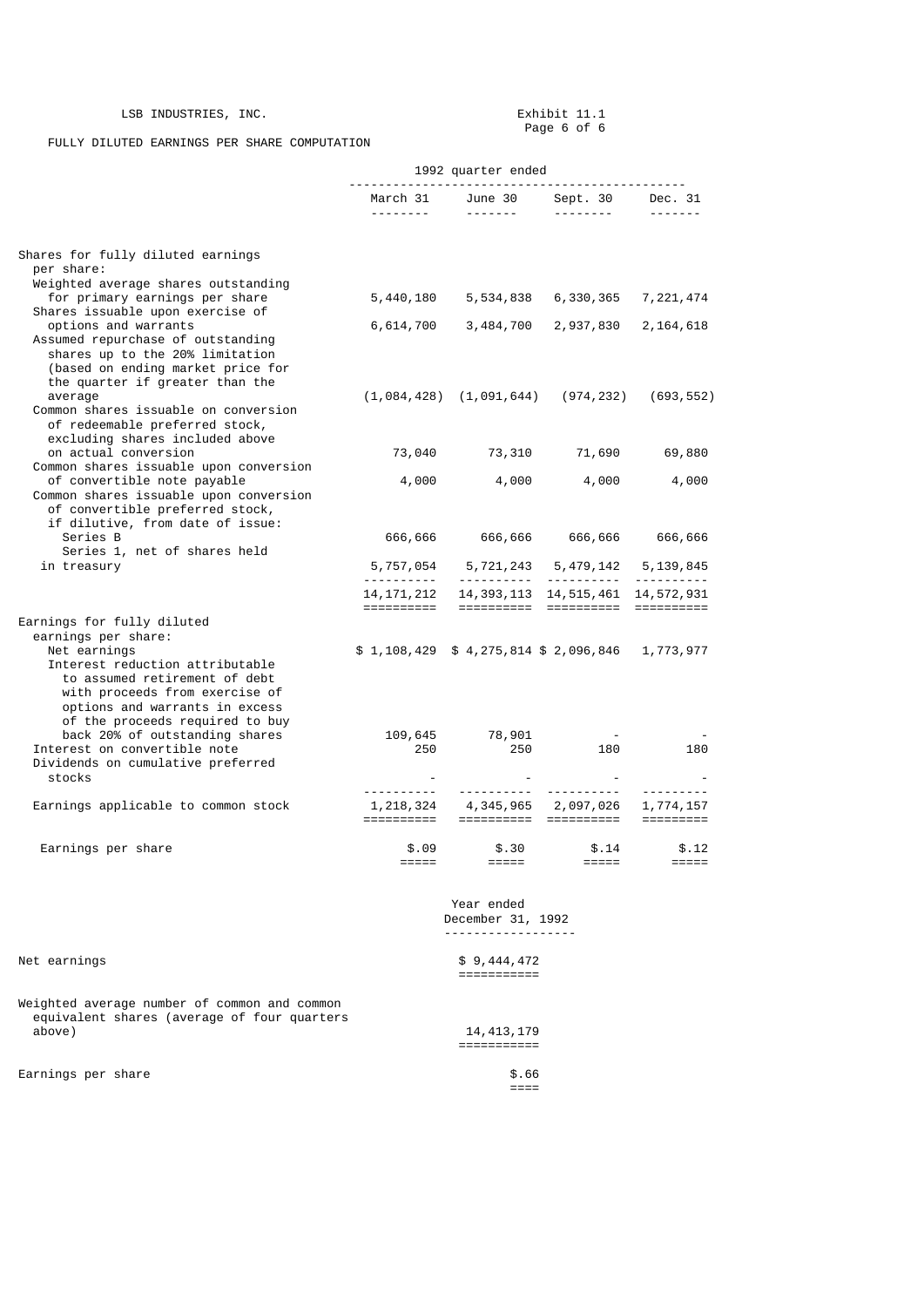Exhibit 22.1 page 1 of 2

### SUBSIDIARIES OF LSB INDUSTRIES, INC.

 APR Corporation, an Oklahoma corporation CHP Corporation, an Oklahoma corporation Climate Master, Inc., a Delaware corporation Climate Mate, Inc., a Canadian corporation Climatex, Inc., a Texas corporation Clipmate Corporation, an Oklahoma corporation Credit Card Center, Inc., an Oklahoma corporation El Dorado Chemical Company, an Oklahoma corporation The Environmental Group, Inc., an Oklahoma corporation Equipos Climatec S.A. de C.V., a Mexican corporation Equity Bank for Savings, F.A., a Federal Savings and Loan Association Equity Financial Services Corp., an Oklahoma corporation Explosives Equipment Corporation, an Oklahoma corporation Morey Machinery Manufacturing Corporation, an Oklahoma corporation Hercules Energy Mfg. Corporation, an Oklahoma corporation International Bearings, Inc., an Oklahoma corporation International Environmental Corporation, an Oklahoma corporation Koax Corp., an Oklahoma corporation L & S Automotive Products Co., an Oklahoma corporation L & S Bearing Co., an Oklahoma corporation LSB Bearing Corp., an Oklahoma corporation LSB Chemical Corp., an Oklahoma corporation LSB Corporation, an Oklahoma corporation LSB Europa Limited, an Oklahoma corporation LSB Extrusion Co., an Oklahoma corporation LSB Financial Corp., an Oklahoma corporation LSB Import Corp., an Oklahoma corporation LSB International Corp., an Oklahoma corporation

#### SUBSIDIARIES OF LSB INDUSTRIES, INC. (CONTINUED)

 LSB Leasing Corp., an Oklahoma corporation Northwest Capital Corporation, an Oklahoma corporation Northwest Energy Enterprises, Inc., an Oklahoma corporation Northwest Financial Corporation, an Oklahoma corporation Prime Financial Corporation, an Oklahoma corporation Rotex Corporation, an Oklahoma corporation Saffron Corporation, an Oklahoma corporation Slurry Australia Pty. Ltd., an Australian corporation Slurry Explosive Corporation, an Oklahoma corporation Summit Machine Tool Inc. Corp., an Oklahoma corporation Summit Machine Tool Manufacturing Corp., an Oklahoma corporation Summit Machine Tool Systems, Inc., an Oklahoma corporation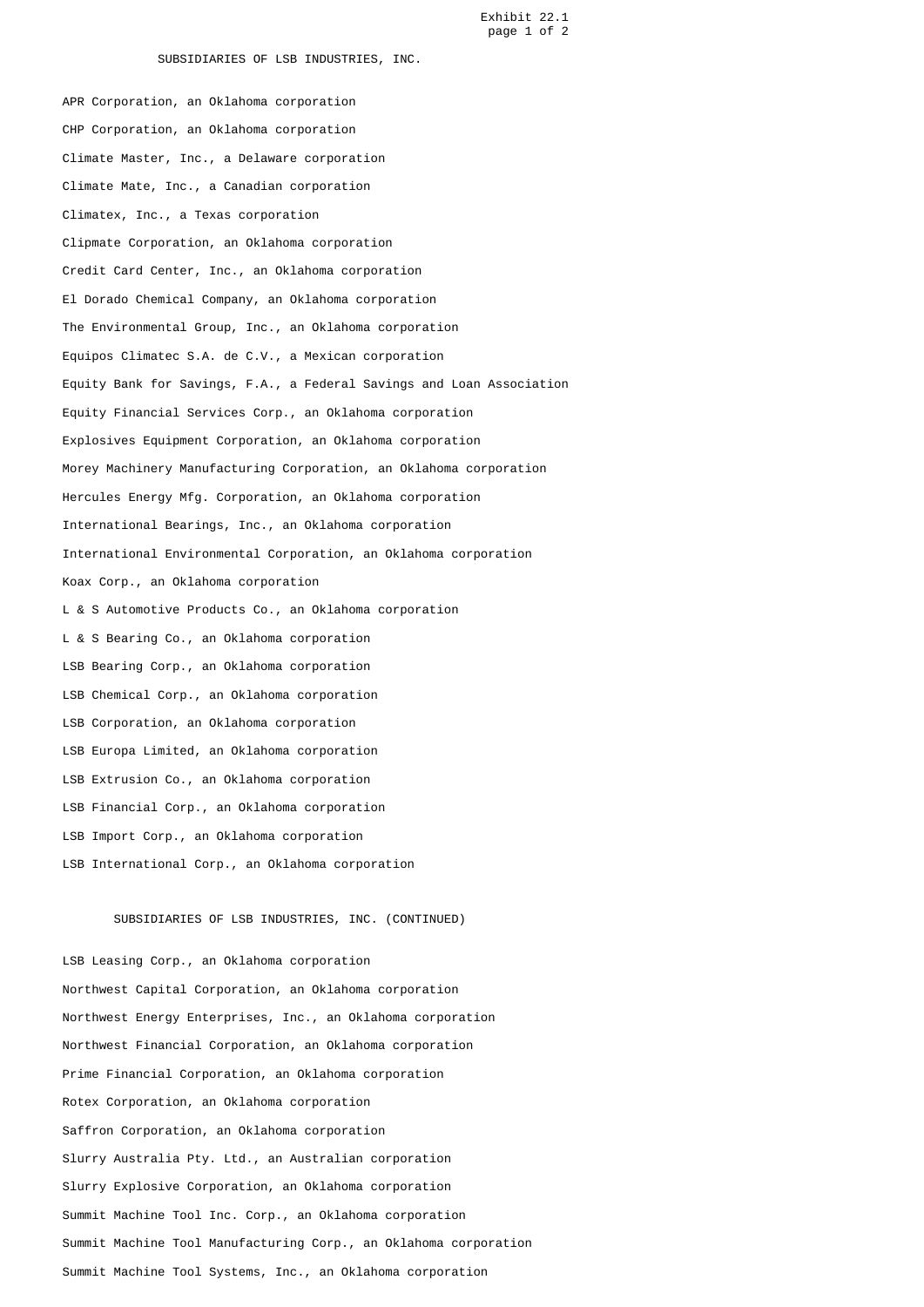Total Energy Systems, Ltd., an Australian corporation Tribonetics Corporation, an Oklahoma corporation United BankCard, Inc., an Oklahoma corporation Universal Tech Corporation, an Oklahoma corporation